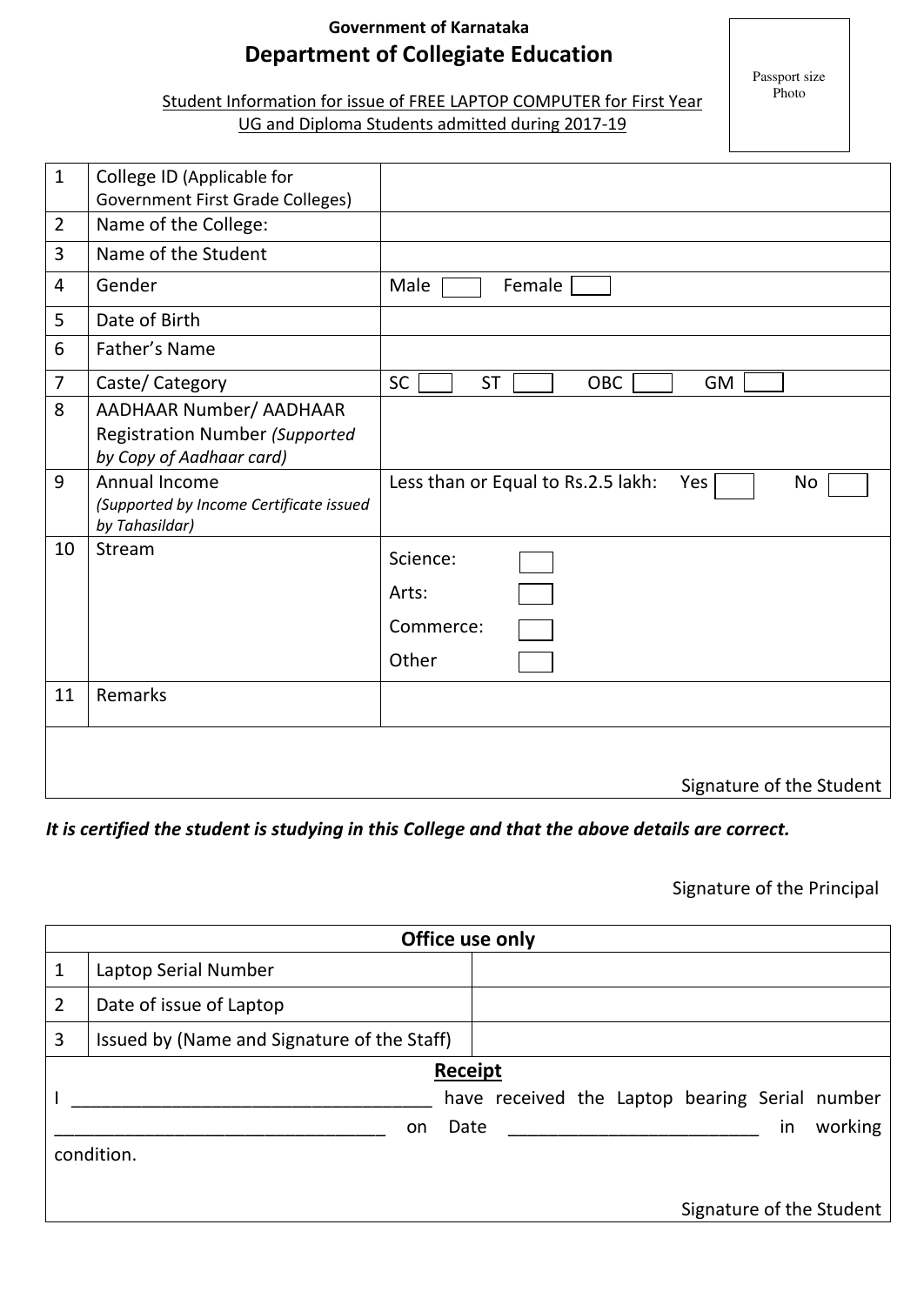# **¥ÀæªÀiÁt ¥ÀvÀæ**

------------------------------- (vÀAzÉAiÀÄ ºÉ¸ÀgÀÄ) EªÀgÀ ªÀÄUÀ/ ªÀÄUÀ¼ÁzÀ \_\_\_\_\_\_\_\_\_\_\_\_\_\_\_\_\_\_\_\_\_\_\_\_\_\_\_\_ («zÁåyðAiÀÄ ºÉ¸ÀgÀÄ) £Á£ÀÄ ------------------------------- ------------(PÁ¯ÉÃf£À ºÉ¸ÀgÀÄ) PÁ¯ÉÃf£À°è \_\_\_\_\_\_\_\_\_\_\_\_\_ vÀgÀUÀwAiÀİè NzÀÄwÛzÀÄÝ, F<sup>ª</sup>ÀÄÆ®PÀ¥ÀæªÀiÁt<sup>ª</sup>ÀiÁqÀĪÀÅzÉãÉAzÀgÉ:

- 1. PÀ£ÁðlPÀ ¸ÀPÁðgÀ¢AzÀ 2017-18£Éà ¸Á°£À°è GavÀ ¯ Áå¥ïmÁ¥ï AiÉÆÃd£ÉAiÀÄr ¢£ÁAPÀ\_\_\_\_\_\_\_\_\_\_\_\_\_ gÀAzÀÄ ¤ÃqÀ¯ ÁVgÀĪÀ ¯ Áå¥ïmÁ¥À£ÀÄß £Á£ÀÄ ±ÉÊPÀëtÂPÀ GzÉÝñÀUÀ½UÁV <sup>a</sup>ÀjÁvÀæ G¥ÀAjÉÆÃV<sup>1</sup>PÉÆ¼ÀÄîvÉÛãÉ <sup>ª</sup>ÀÄvÀÄÛ ¥ÁæA±ÀÄ¥Á®gÀÄ/ G¥À£Áå ÀPÀgÀÄUÀ¼À ¸ÀÆZÀ£ÉAiÀÄ£ÀĸÁgÀ CUÀvÀåªÁzÀ vÀgÀUÀwUÀ½UÉ ¯ Áå¥ïmÁ¥ïUÀ¼À£ÀÄß vÀgÀÄvÉÛãÉ.
- 2. £À£ÀUÉ ¤ÃrgÀĪÀ ¯ Áå¥ïmÁ¥ï£ÀÄß £Á£ÀÄ EvÀgÀ AiÀiÁªÀÅzÉà C£Àå <sup>a</sup>ÀåQÛUÀ½UÉ Á®gÀÆ¥ÀzÀ°è vÁvÁ̰PÀªÁV ¤ÃqÀĪÀÅzÁUÀ°Ã CxÀªÁ DyðPÀ <sup>-</sup>Á~sÀPÉÌ/ EvÀgÀ GzÉÝñÀUÀ½UÉ MvÉÛ EqÀĪÀÅzÁUÀ°Ã CxÀªÁ ªÀiÁgÁlªÁUÀ°Ã <sup>a</sup>ÀiÁqÀÄ<sup>a</sup>ÀÅ¢®è.
- 3. Information Technology Act, 2000 <sup>a</sup> $\ddot{\text{A}}\text{A}\text{v}\dot{\text{A}}\text{A}\hat{\text{U}}$  Information Technology (Amendment) Act, 2008 gÀ ¥ÀæPÁgÀ F PɼÀV£À ∟Éʧgï PÉæöÊA ªÀvÀð£ÉUÀ¼ÀÄ <sup>2</sup>PÁë°Àð C¥ÀgÁzsÀUÀ¼ÁVªÉAiÉÄAzÀÄ £À£ÀUÉ Cj«zÀÄÝ, £Á£ÀÄ CAvÀºÀ ªÀvÀð£ÉUÀ¼À£ÀÄß/ PÉ®¸ÀUÀ¼À£ÀÄß ªÀiÁqÀĪÀÅ¢®èªÉAzÀÄ ¥ÀæªÀiÁtÂÃPÀj¸ÀÄvÉÛãÉ.
	- i. ¸ÀļÉîAzÀÄ w½¢gÀĪÀ vÀ¥ÀÄà ªÀiÁ»wUÀ¼À£ÁßUÀ°Ã, EvÀgÀjUÉ ¨sÀAiÀÄ, vÉÆAzÀgÉ GAlÄ ªÀiÁqÀĪÀ ªÀiÁ»wUÀ¼À£ÁßUÀ°Ã, ªÀåQÛ/ eÁw/ d£ÁAUÀUÀ¼À PÀÄjvÀÄ zÉéõÀ¥ÀÆjvÀ ªÀiÁ»wUÀ¼À£ÁßUÀ°Ã, ¸ÀªÀiÁdzÀ°è PÀ®<sup>o</sup>À GAlÄ<sup>ª</sup>ÀiÁqĂĪÀ ªÀiÁ»wUÀ¼À£ÁßUÀ°Ã E-ªÉÄÃ<sup>-</sup>ï ¸ÀAzÉñÀUÀ¼À ªÀÄÆ®PÀ CxÀªÁ E¯ ÉPÁÖç¤Pï ªÀiÁzsÀåªÀÄUÀ¼À°è/ eÁ®vÁtUÀ¼À°è/ EƒPÁÖç¤Pï ¥sÁèmï¥sÁªÀÄðUÀ¼À°è C¥ï¯ÉÆÃqï ªÀiÁqÀĪÀÅzÀgÀ ªÀÄÆ®PÀ ¸ÀAzÉñÀ ºÀgÀqÀĪÀÅzÀÄ, ºÀgÀqÀ®Ä ¸ÀºÁAiÀÄ ªÀiÁqÀĪÀÅzÀÄ CxÀªÁ °ÀgÀqÀĪÀAvÉ ¨ÉÃgÉAiÀĪÀgÀ£ÀÄß MvÁÛAiÀÄ ªÀiÁqÀĪÀÅzÀÄ.
	- ii. <sup>a</sup>ÀiÁ»w vÀAvÀæeÁÕ£ÀªÀ£ÀÄß G¥ÀAiÉÆÃV<sup>1</sup> EvÀgÀgÀ£ÀÄß ªÉÆÃ¸À <sup>ª</sup>ÀiÁqÀĪÀÅzÀÄ, ¨ÉÃgÉ ªÀåQÛUÀ¼À£ÀÄß C£ÀÄPÀj¸ÀĪÀÅzÀÄ, EvÀgÀgÀ ¥Á¸ÀªÀqÀð/ E¯ ÉPÁÖç¤Pï ¹UÉßÃZÀgïUÀ¼À£ÀÄß zÀÄgÀÄ¥ÀAiÉÆÃUÀUÉÆ½¤PÉÆ¼ÀÄîªÀÅzÀÄ.
	- iii. EvÀgÀ ªÀåQÛUÀ¼À Cj«®èzÉà CªÀgÀ M¦àUɬÄ®èzÉà ªÉÊAiÀÄQÛPÀ ,ÁévÀAvÀæªÀ£ÀÄß G®èAX<sup>1</sup> CªÀgÀ C¸À¨sÀå ºÁUÀÆ ªÉÊAiÀÄQÛPÀ ¨sÁUÀUÀ¼À ¨sÁªÀavÀæUÀ¼À£ÀÄß vÉUÉAiÀÄĪÀÅzÀÄ, ªÀiÁ»w vÀAvÀæeÁÕ£ÀªÀ£ÀÄß §¼À<sup>1</sup> ¥ÀæPÀn¸ÀĪÀÅzÀÄ<sup>a</sup> ªÀÄvÀÄÛ CzÀ£ÀÄß <sup>o</sup>ÀgÀqÀĪÀÅzÀÄ.
	- iv. ¤ÃqÀ<sup>-</sup>ÁVgÀĪÀ C¢üPÁgÀªÀ£ÀÄß «ÄÃj, ªÀiÁ»w vÀAvÀæeÁÕ£ÀªÀ£ÀÄß §¼À<sup>1</sup> ¤¨sÀðA¢üvÀ ªÀiÁ»wUÀ¼À£ÀÄß ¥ÀqÉAiÀÄĪÀÅzÀÄ vÀ£ÀÆä®PÀ ¨sÁgÀvÀzÀ LPÀåvÉ, ¸ÁªÀð¨s˪ÀÄvÀé, ¨sÀzÀævÉ,¸ÁévÀAvÀæPÉÌ zsÀPÉÌ vÀgÀĪÀAvÀºÀ PÉ®¸ÀUÀ¼À£ÀÄß ªÀiÁqÀĪÀÅzÉà ªÀÄÄAvÁzÀ ¸Éʧgï mÉgÀj¸ÀA PÀÈvÀåUÀ¼À£ÀÄß J¸ÀUÀĪÀÅzÀÄ.
	- v.  $a\lambda i\Lambda w$  v $\lambda A v\lambda x eA \tilde{O}E \lambda^a \lambda E \lambda A B$  G¥ $\lambda A i \tilde{E} E \tilde{A} V^1$ ,  $A^a \lambda i \tilde{A} f P \lambda /$   $E \tilde{E} w P \lambda$ °ÉÆuÉUÁjPɬÄ®èzÉà C¸À¨sÀåªÁzÀ avÀæUÀ¼À£ÀÄß, ¥ÉÆÃ£ÉÆðÃUÁæ¦üPï CA±ÀUÀ¼À£ÀÄß M¼ÀUÉÆAqÀ avÀæUÀ¼À£ÀÄß/ ªÀiÁ»wUÀ¼À£ÀÄß E-ªÉÄï ï ¸ÀAzÉñÀUÀ¼À ªÀÄÆ®PÀ CxÀªÁ E¯ ÉPÁÖç¤Pï ªÀiÁzsÀåªÀÄUÀ¼À°è/ eÁ®vÁtUÀ¼À°è/ E¯ ÉPÁÖç¤Pï ¥sÁèmï¥sÁªÀÄðUÀ¼À°è C¥ï¯ ÉÆÃqï